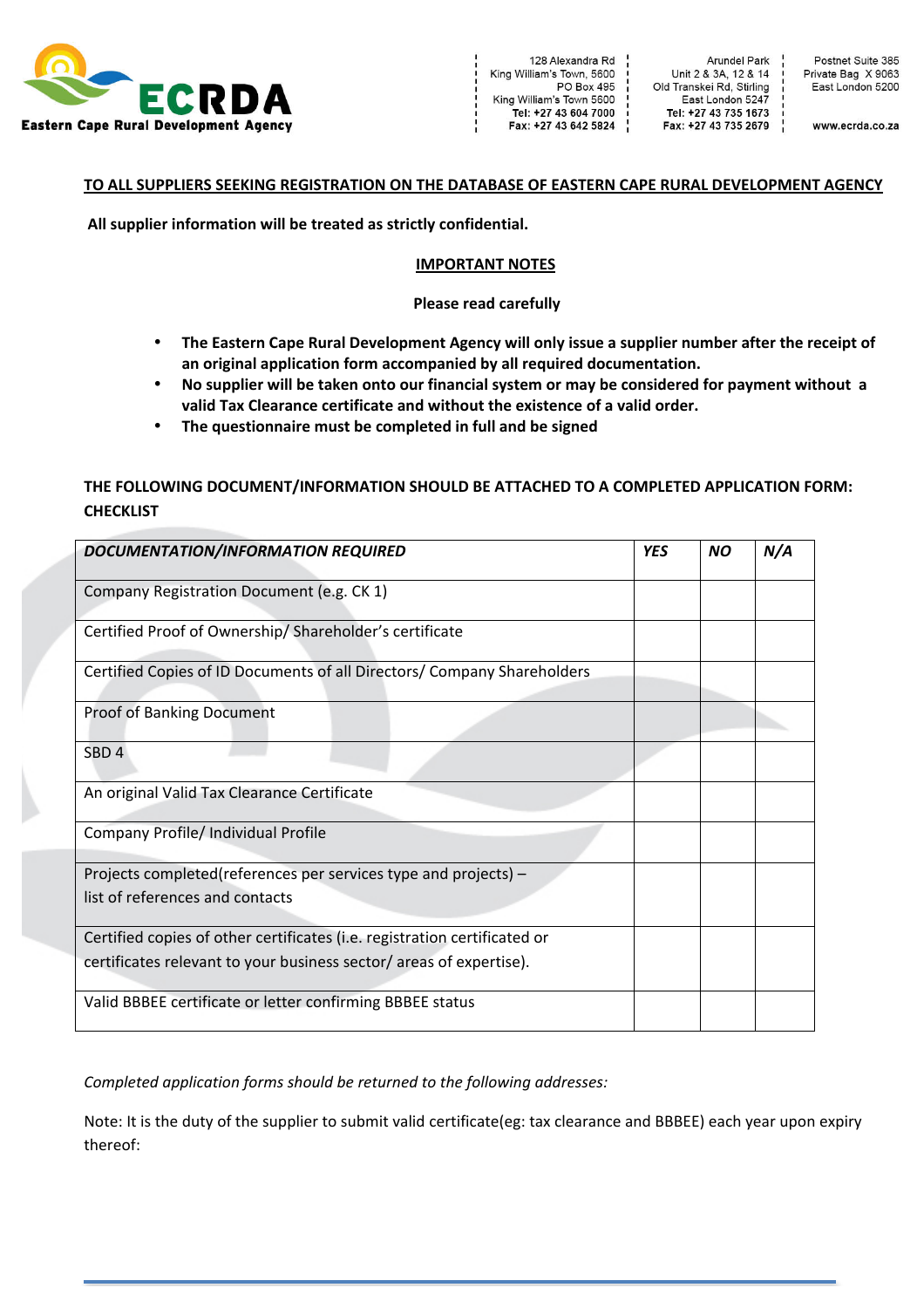

# **SECTION B: COMPANY INFORMATION:**

| Contact Person:                                                                               |  |  |
|-----------------------------------------------------------------------------------------------|--|--|
| (Contracts/orders will be placed on this name and invoices must reflect it)                   |  |  |
|                                                                                               |  |  |
| Business Registration number (if applicable) ___________________________________              |  |  |
| <b>Physical address of business:</b>                                                          |  |  |
|                                                                                               |  |  |
|                                                                                               |  |  |
|                                                                                               |  |  |
|                                                                                               |  |  |
| Postal address of business: (This is the address to which all correspondence would be sent.)  |  |  |
| Postal address:___________________________City/Town: ___________________________Code_________ |  |  |
| Telephone numbers of business: Code: ____________Number: _______________________              |  |  |
| Alternative number of business (Cell) : Code: __________________________________              |  |  |
|                                                                                               |  |  |
|                                                                                               |  |  |
|                                                                                               |  |  |
| The name of your accountant / bookkeeper / auditor and his / her contact phone number:        |  |  |
|                                                                                               |  |  |
|                                                                                               |  |  |
|                                                                                               |  |  |
| VAT Registration number: (if applicable)                                                      |  |  |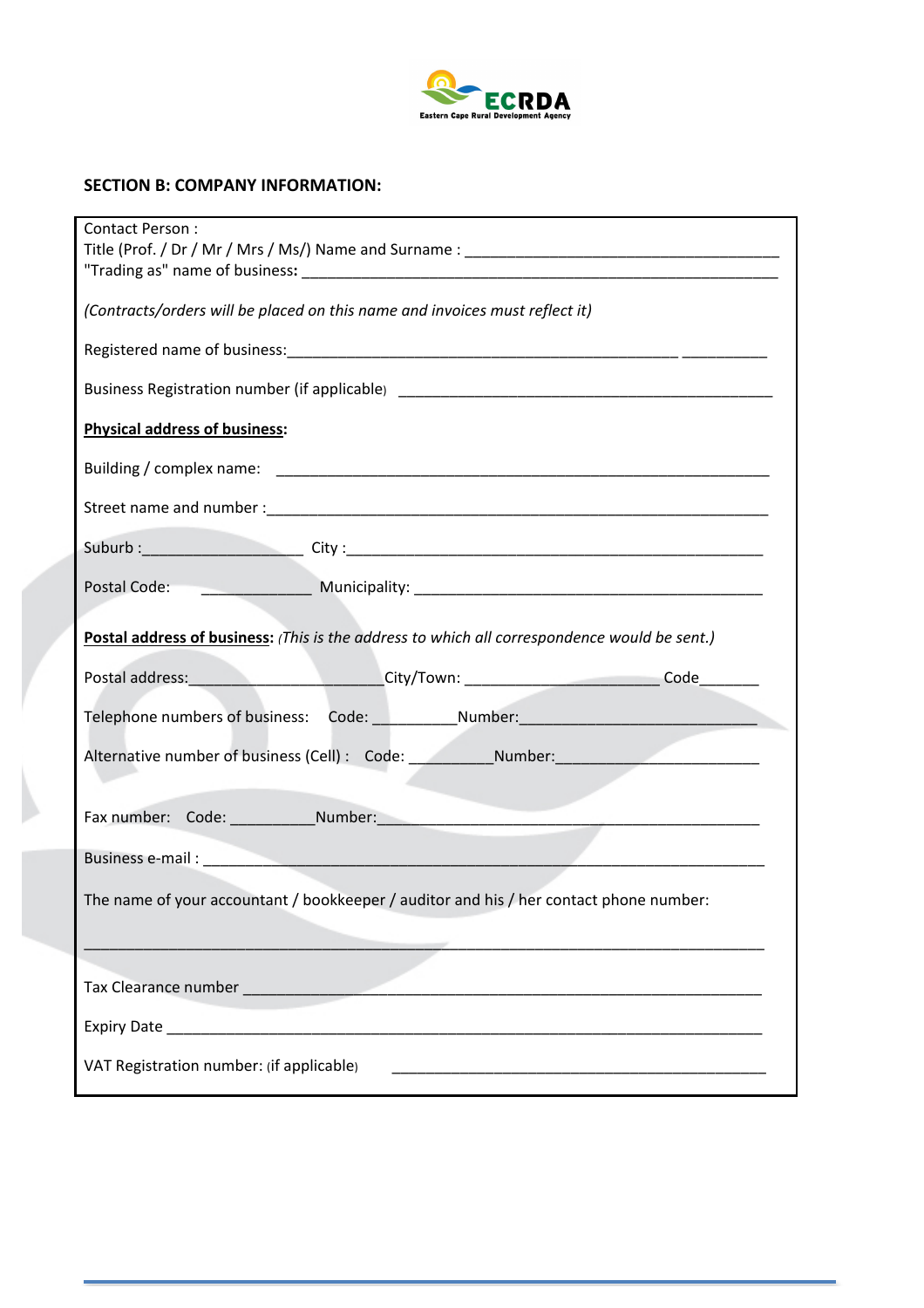

## **BUSINESS ACTIVITIES**

Please marked with an X to relevant box to clearly indicate the goods and services that you supply

*(Only a maximum of six commodities maybe selected. If the supplier selects more than six(6) commodities,* only the FIRST SIX will be considered)

| FINANCE, BUSINESS AND PROFESSIONAL SERVICES |                                             |  |
|---------------------------------------------|---------------------------------------------|--|
| <b>Business &amp; Management Consultant</b> | <b>Chartered Accountant/Accounting</b>      |  |
|                                             | <b>Services</b>                             |  |
| <b>Auditing Services</b>                    | Engineering                                 |  |
| Forensic Auditing                           | Asset Management                            |  |
| <b>Banking</b>                              | Insurance                                   |  |
| <b>Project Management</b>                   | <b>Fleet Management</b>                     |  |
| Investments                                 | Marketing & Public Opinion                  |  |
|                                             | Research                                    |  |
| Due Diligence Experts                       | <b>Social Facilitation</b>                  |  |
|                                             | Other(Specify)                              |  |
|                                             | <b>AGRICULTURE</b>                          |  |
| Mechanization(Ploughing, Disking,           | Inputs(Seeds, Bulbs, Seedlings,             |  |
| Spraying, Topdressing, planting ect)        | Fertiliser, Chemicals)                      |  |
| <b>Harvesting Contractor</b>                | <b>Agricultural Equipment &amp; Repairs</b> |  |
| <b>Animal Feeds</b>                         | Live Animals                                |  |
| Irrigation schemes & equipment              | Forestry                                    |  |
| <b>Livestock Valuers</b>                    | Other(specify)                              |  |
| <b>Insurances</b>                           |                                             |  |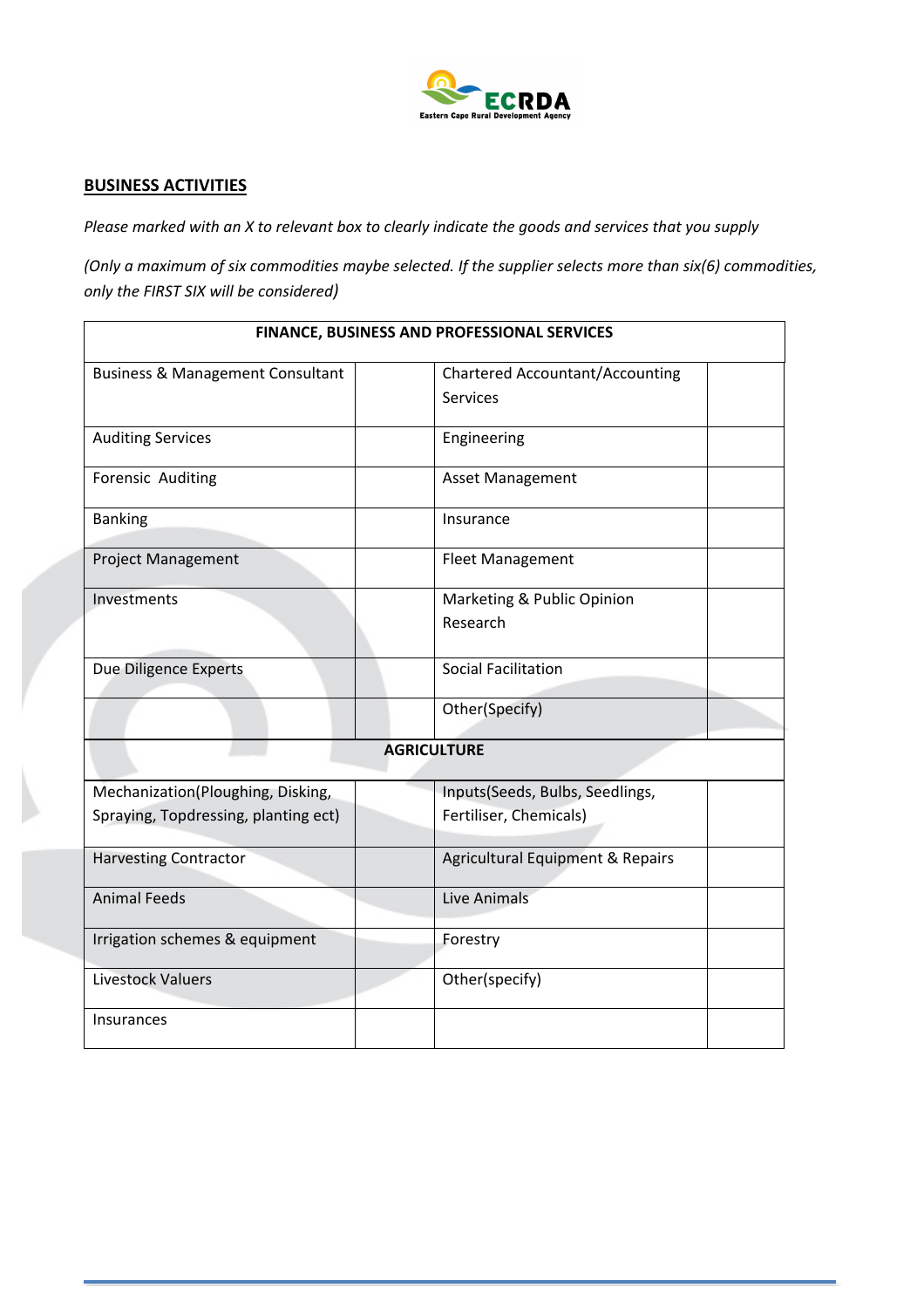

| <b>CONSTRUCTION AND MAINTAINANCE</b>                        |                                                  |  |
|-------------------------------------------------------------|--------------------------------------------------|--|
| <b>Construction services(CIBD</b><br>registered contractor) | Construction(Roads, Bridges ect)                 |  |
| <b>Building, Fencing material</b>                           | Engineering services- design,<br>management, ect |  |
| Structural building(Sand, stone,<br>concrete blocks, ect)   | General maintenance & Repairs<br>(Buildings)     |  |
| Heavy contractors                                           | Electrical                                       |  |
| Other(specify)                                              |                                                  |  |
|                                                             | <b>HUMAN RESOURCES</b>                           |  |
| <b>Training and Development</b><br>Specialists              | Human Health/Wellness activities                 |  |
| Recruitment & Placement                                     | Assessment & Development                         |  |
| Human Resource Specialist                                   | <b>Team Building Specialist</b>                  |  |
| Organisational design                                       | <b>Remuneration Benchmarking</b>                 |  |
| <b>Job Grading</b>                                          | Other(specify)                                   |  |
|                                                             | <b>LEGAL SERVICES</b>                            |  |
| Attorneys / Advocate                                        | Labour Law                                       |  |
| <b>Commercial Law</b>                                       |                                                  |  |
| Criminal                                                    | Other (specify)                                  |  |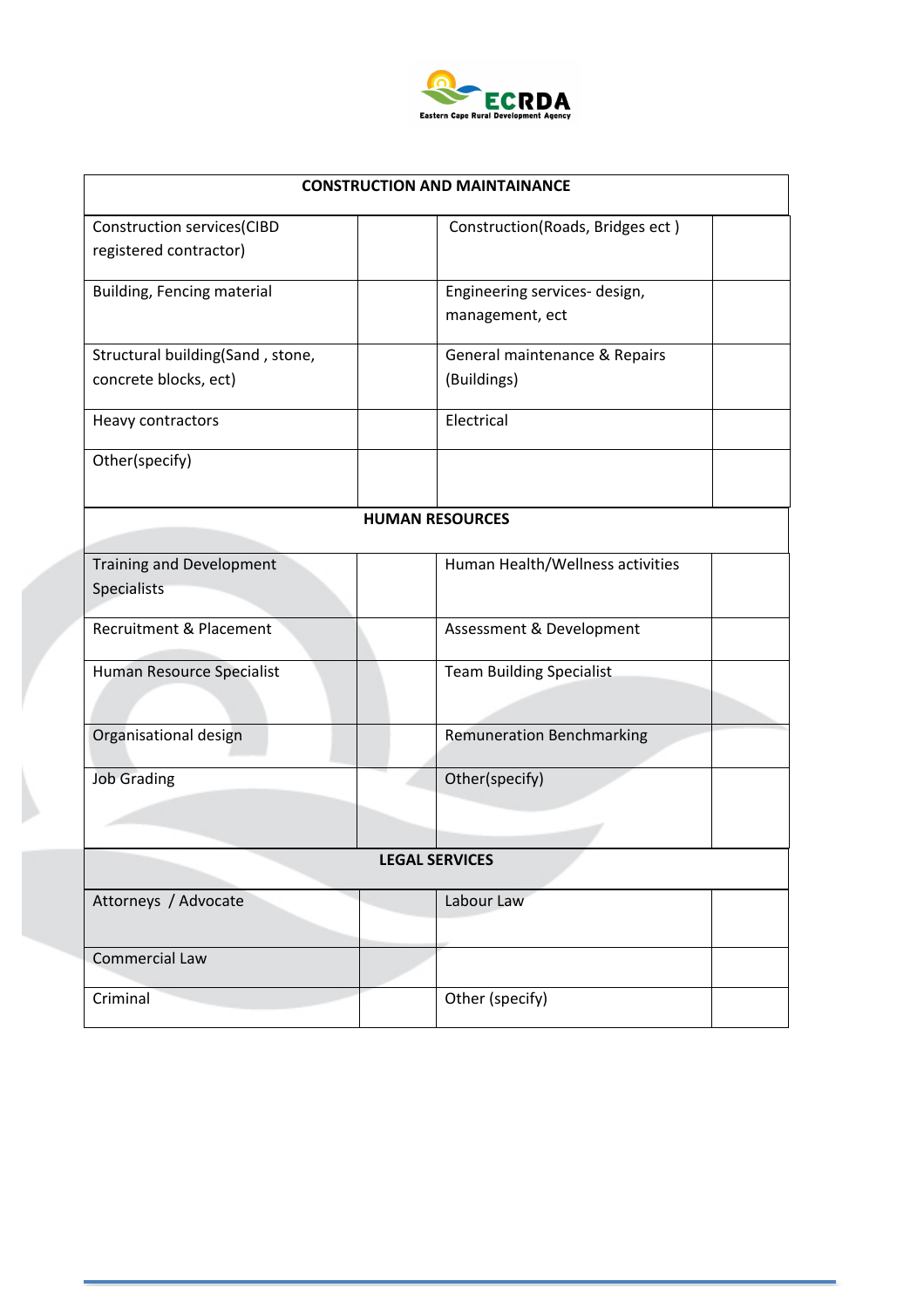

| <b>COMMUNICATION AND INFORMATION TECHNOLOGY</b>                              |                                                                              |  |
|------------------------------------------------------------------------------|------------------------------------------------------------------------------|--|
| Printing                                                                     | Communication devices &<br>Accessories(eg: Cell phones,<br>telephones)       |  |
| Marketing & Advertising                                                      | <b>Computer Equipment, Accessories</b><br>and Consumables                    |  |
| <b>Communication Management</b>                                              | <b>Computer Repairs</b>                                                      |  |
| <b>Event Management</b>                                                      | Computer Software(Licenses,<br>training, installation, development)          |  |
| Uniform & Protective Clothing                                                | Telecommunications (eg: internet,<br>data services, network)                 |  |
| News Paper & magazine                                                        | <b>Office Labour Saving Devices (Fax</b><br>machine, photocopier, shredders) |  |
| Postal & delivery services                                                   | GIS (systems design, database<br>development& design)                        |  |
| * Promotional Items (Branding,<br>boards, brouchers, business cards<br>ect.) | Signage                                                                      |  |
| Data Analysis & Capturing                                                    | Website Design & Management                                                  |  |

 $\sim$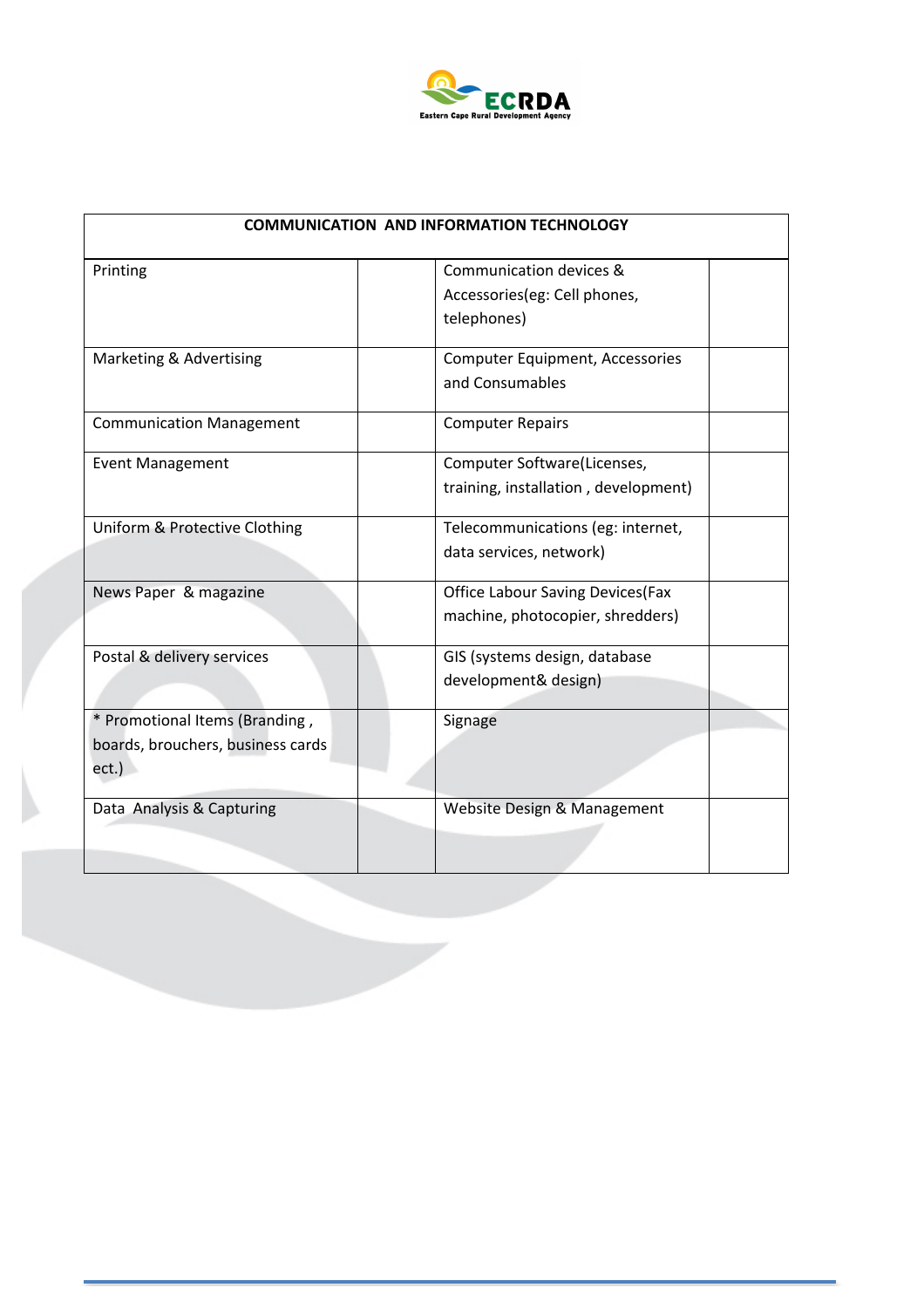

| <b>LOGISTICAL SERVICES AND GENERAL SERVICES</b> |                                                                      |  |
|-------------------------------------------------|----------------------------------------------------------------------|--|
| <b>Catering services</b>                        | <b>Cleaning service</b>                                              |  |
| <b>Conference Facilities</b>                    | Security services                                                    |  |
| <b>Travel Agencies</b>                          | Air conditioning, Repairs and<br>maintenance                         |  |
| <b>Office Furniture and Fittings</b>            | <b>Electrical Services</b>                                           |  |
| Stationery supplies(incl: toner<br>catridges)   | Gardening services(hiring of plants,<br>landscaping and maintenance) |  |
| Vehicle Hire                                    | <b>Vehicle Repairs</b>                                               |  |
| <b>Equipment Repairs</b>                        | <b>Equipment Hire</b>                                                |  |
| Accommodation                                   | <b>Plumbing Services</b>                                             |  |
| <b>Transportation / Removal services</b>        | Venue hire                                                           |  |
| Tent hire                                       | Corporate gift                                                       |  |

w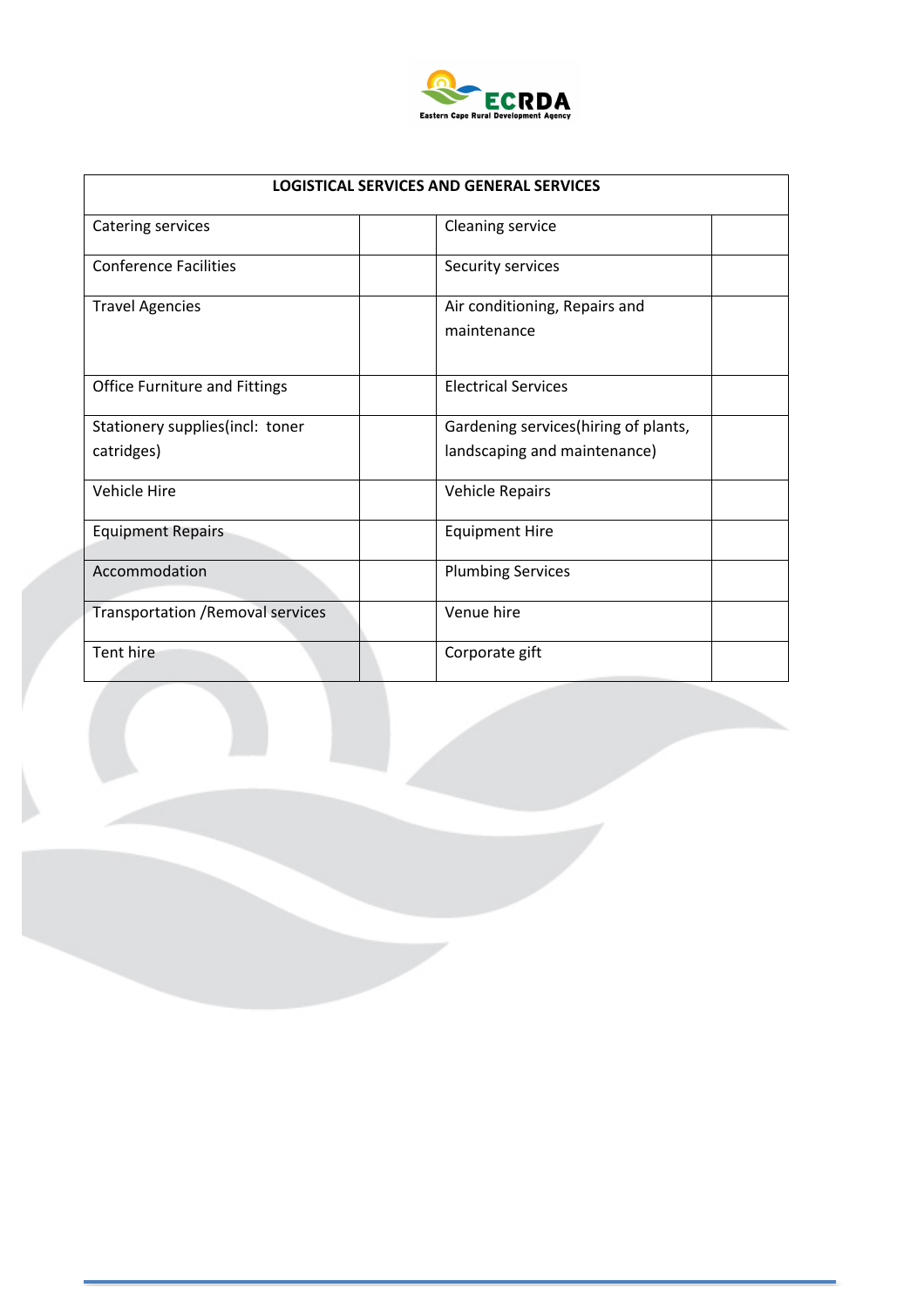

# **SECTION C: DIRECTOR DETAILS:**

| List of directors / owners / partners:                                                                                            |                                                                |
|-----------------------------------------------------------------------------------------------------------------------------------|----------------------------------------------------------------|
| (Information on ALL directors / owners / partners must be provided. Attach your own list if the space<br>provided is inadequate.) |                                                                |
|                                                                                                                                   |                                                                |
|                                                                                                                                   |                                                                |
|                                                                                                                                   | Nationality _______                                            |
|                                                                                                                                   |                                                                |
|                                                                                                                                   |                                                                |
|                                                                                                                                   | Nationality _______                                            |
| Surname, Full Name: 1990 and 200 million and 200 million and 200 million and 200 million and 200 million and 20                   |                                                                |
|                                                                                                                                   |                                                                |
|                                                                                                                                   | Nationality ________                                           |
| Surname, Full Name:<br>the contract of the contract of the contract of the contract of the contract of the contract of            |                                                                |
|                                                                                                                                   | __________________________________ % Shareholding : __________ |
|                                                                                                                                   | Nationality _________                                          |
| State any connection / vested interest of your directors / owners / partners with any Eastern Cape                                |                                                                |
| Provincial Government official. Please mention also whether your directors / owners / partners are                                |                                                                |
| current or ex-government officials indicating details of when they left the service and which branch                              |                                                                |
| of government they were in.                                                                                                       |                                                                |
|                                                                                                                                   |                                                                |
|                                                                                                                                   |                                                                |
|                                                                                                                                   |                                                                |
| Please continue on separate page should more space be needed)                                                                     |                                                                |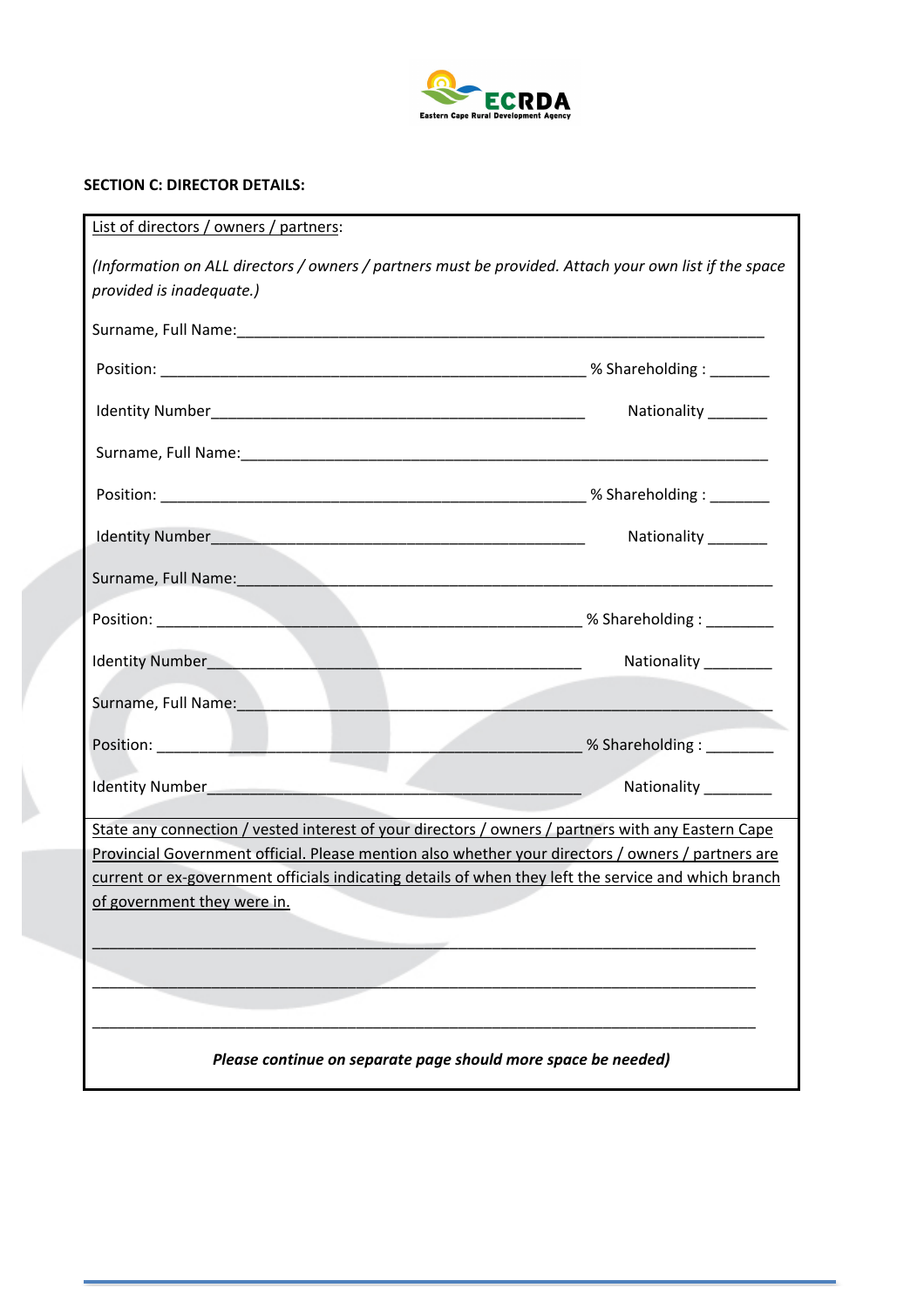

Please list all other entities owned by or where the Directors or members of this entity (in respect of this application) have an interest in. Attach all original or certified copies of Tax Clearance Certificates in respect of all of the under mentioned entities

Warning: Failing to declare all information may result in your application being rejected.

| <b>Reg Number</b> | <b>Name of Entity</b> | <b>Address</b> | <b>Core Business</b> |
|-------------------|-----------------------|----------------|----------------------|
|                   |                       |                |                      |
|                   |                       |                |                      |
|                   |                       |                |                      |
|                   |                       |                |                      |
|                   |                       |                |                      |
|                   |                       |                |                      |
|                   |                       |                |                      |
|                   |                       |                |                      |
|                   |                       |                |                      |
|                   |                       |                |                      |
|                   |                       |                |                      |
|                   |                       |                |                      |
|                   |                       |                |                      |
|                   |                       |                |                      |
|                   |                       |                |                      |
|                   |                       |                |                      |
|                   |                       |                |                      |
|                   |                       |                |                      |
|                   |                       |                |                      |
|                   |                       |                |                      |
|                   |                       |                |                      |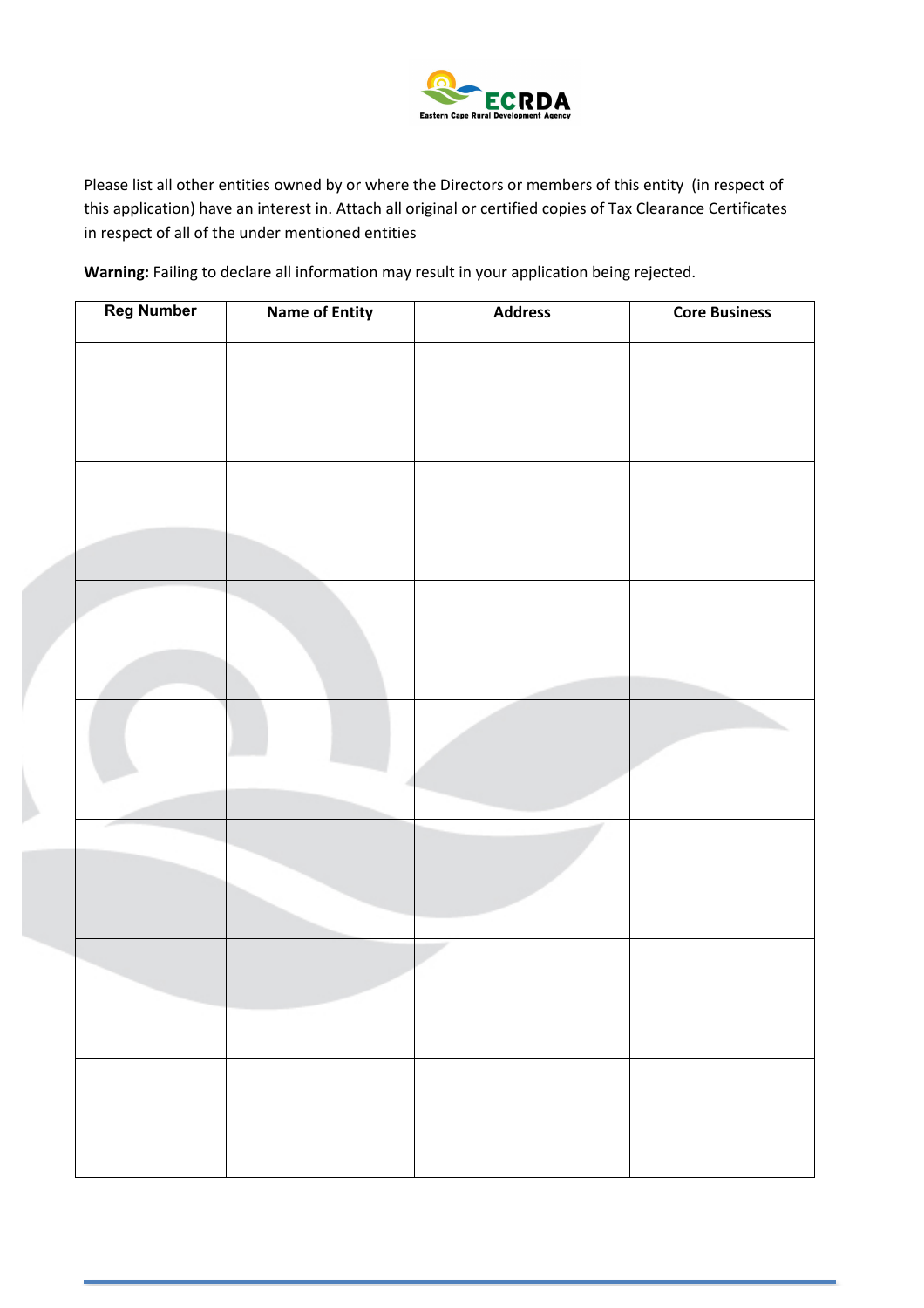

## **SECTION D: BANKING DETAILS:**

*(Please provide the banking details to which any payments due are to be transferred. The bank MUST certify this form in the space provided)* 

| <b>Current Banking Details:</b>                                           |  |
|---------------------------------------------------------------------------|--|
| Please attach an original cancelled cheque or an original bank statement. |  |
|                                                                           |  |
|                                                                           |  |
|                                                                           |  |
|                                                                           |  |
|                                                                           |  |
| Signatories Name/s, Surname/s and ID number/s:                            |  |
|                                                                           |  |
|                                                                           |  |
|                                                                           |  |
|                                                                           |  |

| <b>Certificate from Bank:</b>                                          |                            |                       |
|------------------------------------------------------------------------|----------------------------|-----------------------|
| I, (full names and surname)(Printed)                                   |                            | (Official Bank Stamp) |
|                                                                        | an employee and authorised |                       |
| person / agent of (Bank Name)                                          |                            |                       |
| (Branch Name) and telephone number                                     |                            |                       |
| (Code, Number) example a large to the here with certify that the       |                            |                       |
| "Current Banking Details" as provided in SECTION D above, are true and |                            |                       |
| correct.Signed: William Correct Signed:                                |                            |                       |
|                                                                        |                            |                       |

Credit Order Instruction:I / We (the signatories hereto) hereby request and authorise Eastern Cape Rural Development Agency to pay any amounts which may accrue to me / us to the credit of my / our account with the mentioned bank (see SECTION D).

I/ we understand that the credit transfers hereby authorised will be processed by computer through a system known as the "ACB ELECTRONIC TRANSFER SERVICES", and I / we also understand that no additional advises of payment will be provided by my / our bank, but details of each payment will be printed on my / our bank statement or any accompanying voucher (This does not apply where it is not customary for banks to furnish bank statements).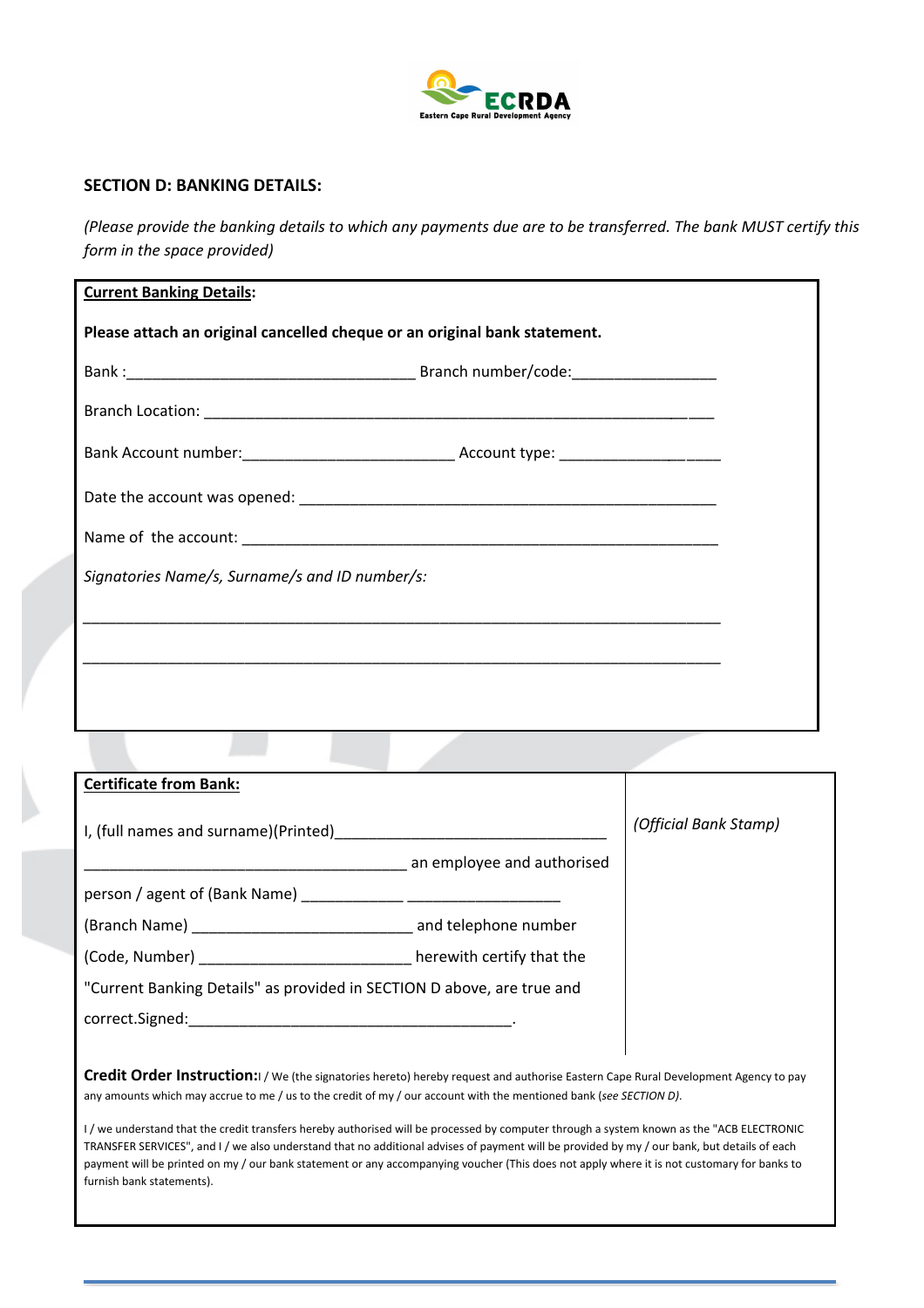

I/ we understand that a payment advice will be supplied by the Province of the Eastern Cape in the normal way, and that it will indicate the date on which funds will be available in my / our account. I / we also understand that the payment for services rendered will be by way of electronic transfer only and no other methods of payment will be considered.

The Province of the Eastern Cape, by means of giving thirty (30) days notice, may cancel this authority by prepaid registered post.

### **SECTION E: SUPPLIER PROFILE**

In order for Eastern Cape Rural Development Agency to build up a profile of its suppliers, we would like you to complete the following:

### **Section E1: Commercial:**

\_\_\_\_\_\_\_\_\_\_\_\_\_\_\_\_\_\_\_\_\_\_\_\_\_\_\_\_\_\_\_\_\_\_\_\_\_\_\_\_\_\_\_\_\_\_\_\_\_\_\_\_\_\_\_\_\_\_\_\_\_\_\_\_\_\_\_\_\_\_\_\_\_\_\_\_\_\_\_\_

 $\_$  . The contribution of the contribution of the contribution of the contribution of the contribution of the contribution of the contribution of the contribution of the contribution of the contribution of the contributio

1. Name 3 commercial references/referees of previous project, by providing their name(s) and telephone number(s):

### **Section E2 : Financial**

2. Are there any pending legal proceedings or previous judgements against your business or has your business ever been declared bankrupt? (yes/no) lf yes, please elaborate:

 $\mathcal{L}_\mathcal{A}$  , and the contribution of the contribution of the contribution of the contribution of the contribution of the contribution of the contribution of the contribution of the contribution of the contribution of

 $\mathcal{L}_\mathcal{L}$  , and the contribution of the contribution of the contribution of the contribution of the contribution of the contribution of the contribution of the contribution of the contribution of the contribution of

#### **Section E3: Technical:**

3. Is it required of your business / industry to register with any professional bodies? (y/n):

If yes, indicate product(s) for which permits are held, including permit numbers and attach relevant registration certificate issued by the professional body:

\_\_\_\_\_\_\_\_\_\_\_\_\_\_\_\_\_\_\_\_\_\_\_\_\_\_\_\_\_\_\_\_\_\_\_\_\_\_\_\_\_\_\_\_\_\_\_\_\_\_\_\_\_\_\_\_\_\_\_\_\_\_\_\_\_\_\_\_\_\_\_\_\_\_\_\_\_\_\_

\_\_\_\_\_\_\_\_\_\_\_\_\_\_\_\_\_\_\_\_\_\_\_\_\_\_\_\_\_\_\_\_\_\_\_\_!*(I.e.!SOB!for!Security!Industry,!Building!Federation,!etc.)*